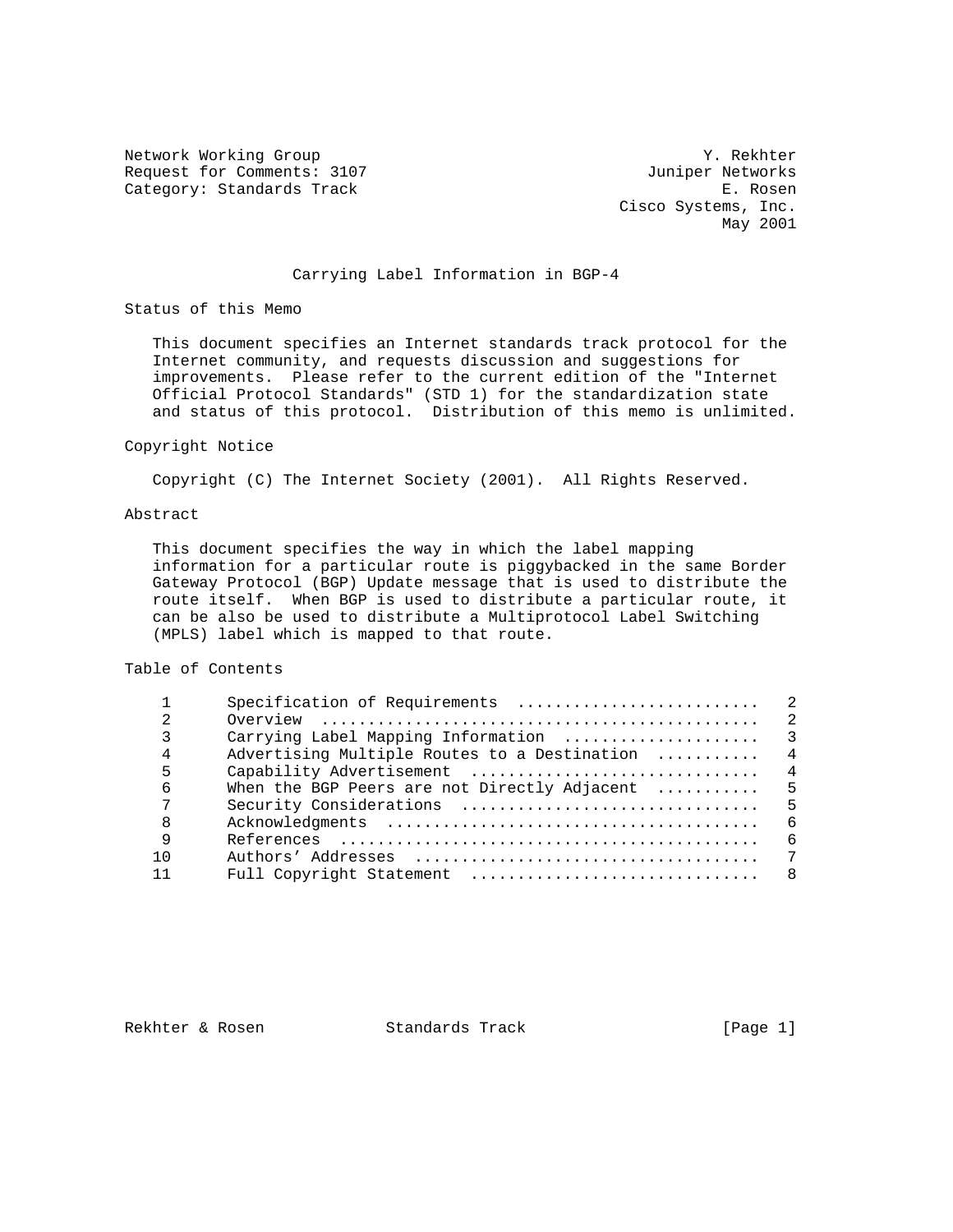1. Specification of Requirements

 The key words "MUST", "MUST NOT", "REQUIRED", "SHALL", "SHALL NOT", "SHOULD", "SHOULD NOT", "RECOMMENDED", "MAY", and "OPTIONAL" in this document are to be interpreted as described in RFC 2119.

2. Overview

 When BGP is used to distribute a particular route, it can also be used to distribute an MPLS label that is mapped to that route [MPLS- ARCH]. This document specifies the way in which this is done. The label mapping information for a particular route is piggybacked in the same BGP Update message that is used to distribute the route itself.

This can be useful in the following situations:

- If two immediately adjacent Label Switched Routers (LSRs) are also BGP peers, then label distribution can be done without the need for any other label distribution protocol.
- Suppose one's network consists of two "classes" of LSR: exterior LSRs, which interface to other networks, and interior LSRs, which serve only to carry traffic between exterior LSRs. Suppose that the exterior LSRs are BGP speakers. If the BGP speakers distribute MPLS labels to each other along with each route they distribute, then as long as the interior routers support MPLS, they need not receive any of the BGP routes from the BGP speakers.

 If exterior router A needs to send a packet to destination D, and A's BGP next hop for D is exterior router B, and B has mapped label L to D, then A first pushes L onto the packet's label stack. A then consults its IGP to find the next hop to B, call it C. If C has distributed to A an MPLS label for the route to B, A can push this label on the packet's label stack, and then send the packet to C.

 If a set of BGP speakers are exchanging routes via a Route Reflector [BGP-RR], then by piggybacking the label distribution on the route distribution, one is able to use the Route Reflector to distribute the labels as well. This improves scalability quite significantly. Note that if the Route Reflector is not in the forwarding path, it need not even be capable of forwarding MPLS packets.

 Label distribution can be piggybacked in the BGP Update message by using the BGP-4 Multiprotocol Extensions attribute [RFC 2283]. The label is encoded into the NLRI field of the attribute, and the SAFI

Rekhter & Rosen Standards Track [Page 2]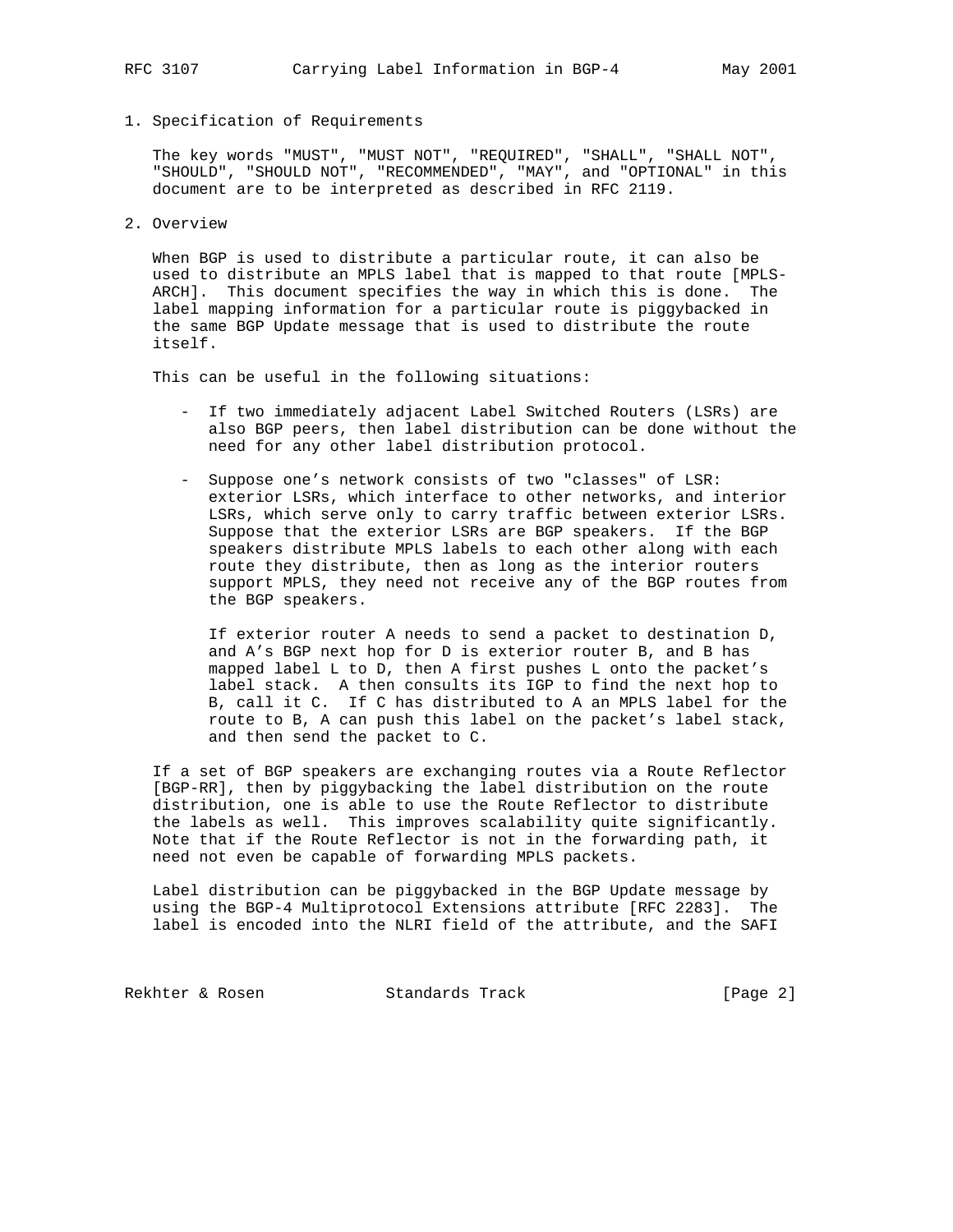("Subsequent Address Family Identifier") field is used to indicate that the NLRI contains a label. A BGP speaker may not use BGP to send labels to a particular BGP peer unless that peer indicates, through BGP Capability Advertisement, that it can process Update messages with the specified SAFI field.

### 3. Carrying Label Mapping Information

 Label mapping information is carried as part of the Network Layer Reachability Information (NLRI) in the Multiprotocol Extensions attributes. The AFI indicates, as usual, the address family of the associated route. The fact that the NLRI contains a label is indicated by using SAFI value 4.

 The Network Layer Reachability information is encoded as one or more triples of the form <length, label, prefix>, whose fields are described below:

| Length (1 octet)  |
|-------------------|
| Label (3 octets)  |
|                   |
| Prefix (variable) |

The use and the meaning of these fields are as follows:

a) Length:

 The Length field indicates the length in bits of the address prefix plus the label(s).

b) Label:

 The Label field carries one or more labels (that corresponds to the stack of labels [MPLS-ENCAPS]). Each label is encoded as 3 octets, where the high-order 20 bits contain the label value, and the low order bit contains "Bottom of Stack" (as defined in [MPLS-ENCAPS]).

c) Prefix:

 The Prefix field contains address prefixes followed by enough trailing bits to make the end of the field fall on an octet boundary. Note that the value of trailing bits is irrelevant.

Rekhter & Rosen Standards Track [Page 3]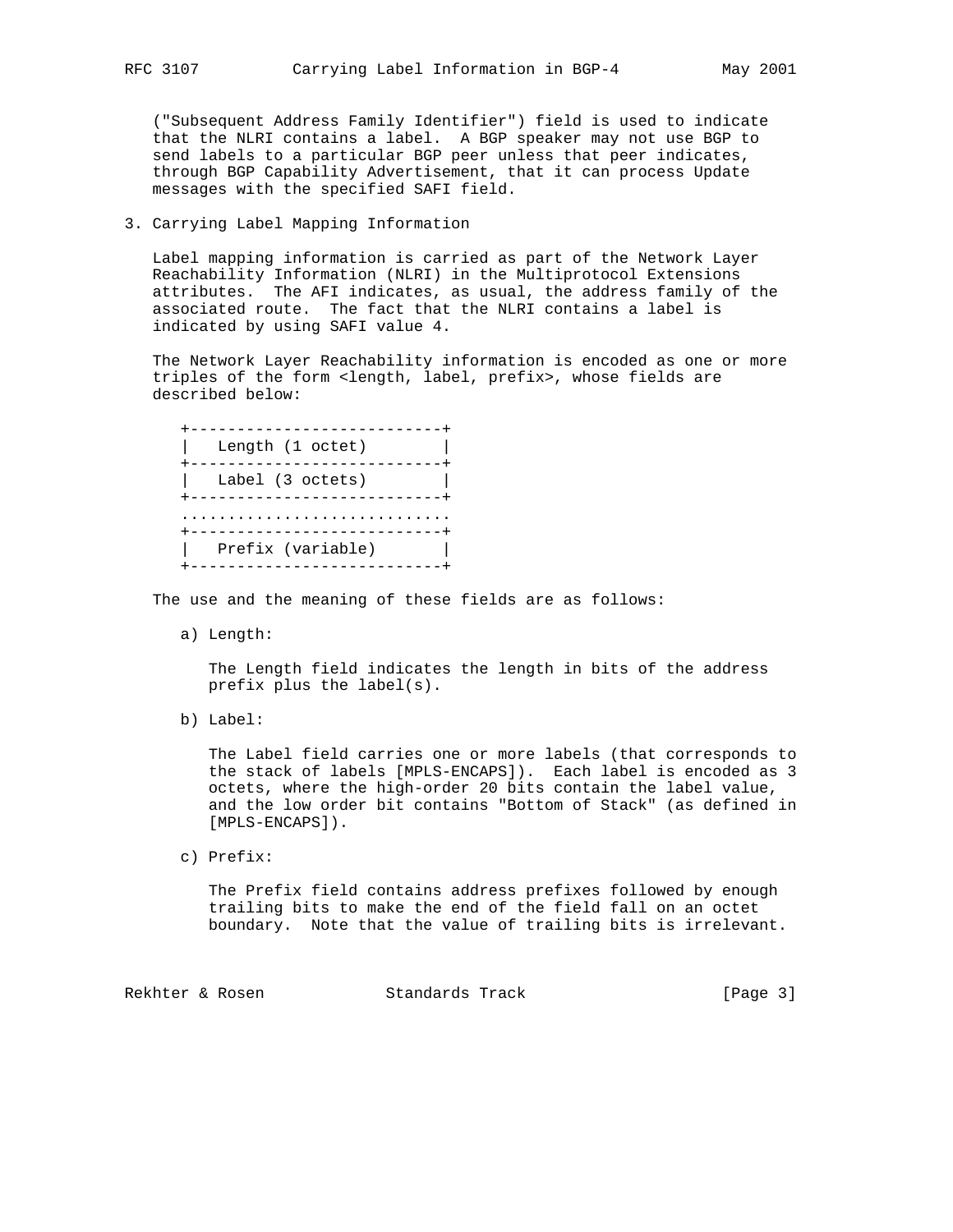The label(s) specified for a particular route (and associated with its address prefix) must be assigned by the LSR which is identified by the value of the Next Hop attribute of the route.

 When a BGP speaker redistributes a route, the label(s) assigned to that route must not be changed (except by omission), unless the speaker changes the value of the Next Hop attribute of the route.

 A BGP speaker can withdraw a previously advertised route (as well as the binding between this route and a label) by either (a) advertising a new route (and a label) with the same NLRI as the previously advertised route, or (b) listing the NLRI of the previously advertised route in the Withdrawn Routes field of an Update message. The label information carried (as part of NLRI) in the Withdrawn Routes field should be set to 0x800000. (Of course, terminating the BGP session also withdraws all the previously advertised routes.)

4. Advertising Multiple Routes to a Destination

 A BGP speaker may maintain (and advertise to its peers) more than one route to a given destination, as long as each such route has its own label(s).

 The encoding described above allows a single BGP Update message to carry multiple routes, each with its own label(s).

 In the case where a BGP speaker advertises multiple routes to a destination, if a route is withdrawn, and a label(s) is specified at the time of withdrawal, only the corresponding route with the corresponding label is withdrawn. If a route is withdrawn, and no label is specified at the time of withdrawal, then only the corresponding unlabeled route is withdrawn; the labeled routes are left in place.

5. Capability Advertisement

 A BGP speaker that uses Multiprotocol Extensions to carry label mapping information should use the Capabilities Optional Parameter, as defined in [BGP-CAP], to inform its peers about this capability. The MP\_EXT Capability Code, as defined in [BGP-MP], is used to advertise the (AFI, SAFI) pairs available on a particular connection.

 A BGP speaker should not advertise this capability to another BGP speaker unless there is a Label Switched Path (LSP) between the two speakers.

Rekhter & Rosen Standards Track [Page 4]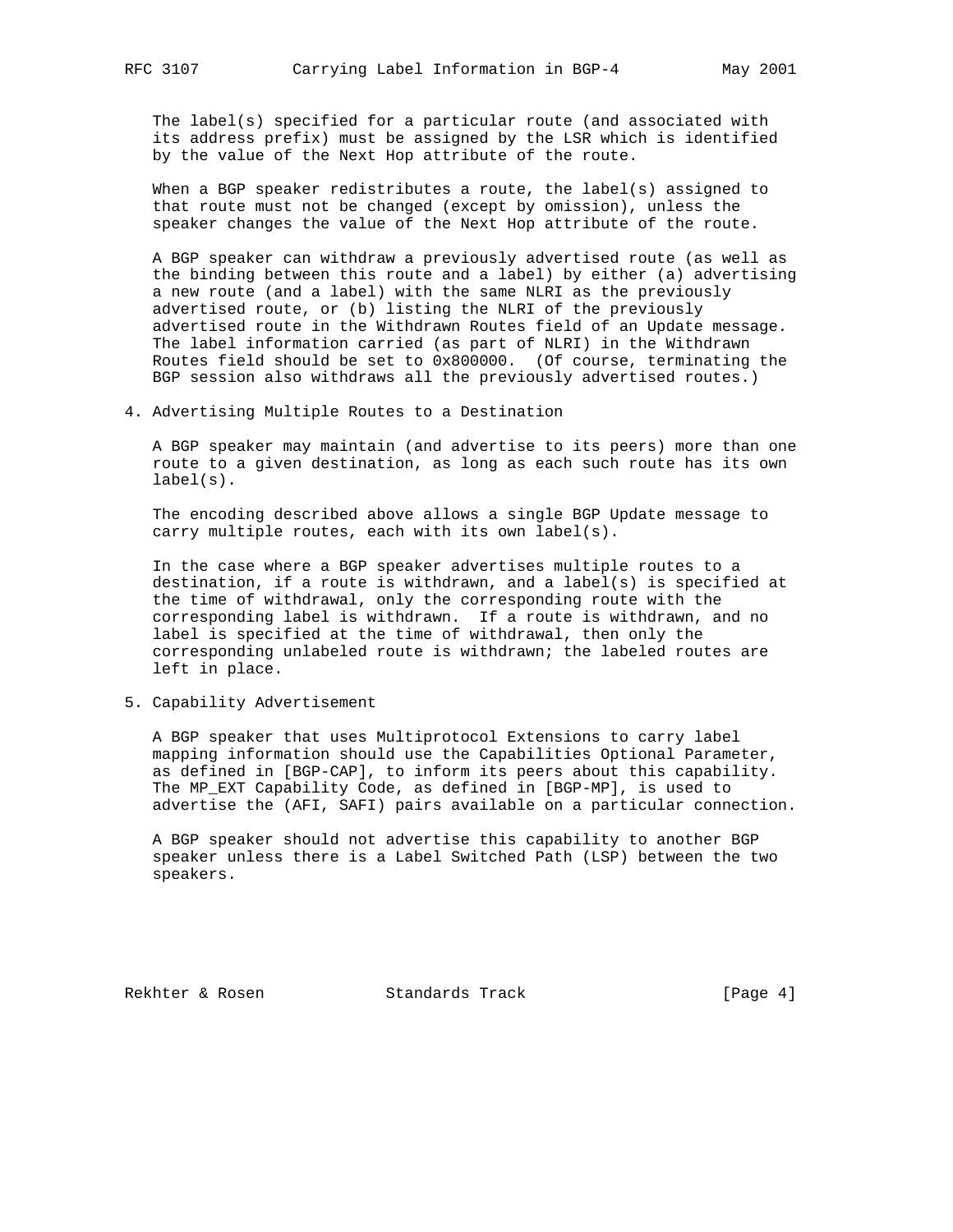A BGP speaker that is capable of handling multiple routes to a destination (as described above) should use the Capabilities Optional Parameter, as defined in [BGP-CAP], to inform its peers about this capability. The value of this capability is 4.

6. When the BGP Peers are not Directly Adjacent

 Consider the following LSR topology: A--B--C--D. Suppose that D distributes a label L to A. In this topology, A cannot simply push L onto a packet's label stack, and then send the resulting packet to B. D must be the only LSR that sees L at the top of the stack. Before A sends the packet to B, it must push on another label, which was distributed by B. B must replace this label with yet another label, which was distributed by C. In other words, there must be an LSP between A and D. If there is no such LSP, A cannot make use of label L. This is true any time labels are distributed between non-adjacent LSRs, whether that distribution is done by BGP or by some other method.

 This document does NOT specify any procedure for ensuring in real time that label distribution between non-adjacent LSRs is done only when the appropriate MPLS infrastructure exists in the network or networks connecting the two LSRs. Ensuring that the proper infrastructure exists is an issue for network management and operation.

7. Security Considerations

 When an LSR A is directly connected to an LSR B via a point-to-point interface, then when A receives packets over that interface, it knows that they come from B. This makes it easy for A to discard any packets from B whose top labels are not among the labels that A distributed to B. That is, A can easily ensure that B only uses those labels which it is entitled to use. This technique can be used to prevent "label spoofing", i.e., the situation in which an LSR imposes a label which has not been properly distributed to it.

 The procedures discussed in this document would commonly be used when the label distribution peers are separated not merely by a point-to point link, but by an MPLS network. This means that when an LSR A processes a labeled packet, it really has no way to determine which other LSR B pushed on the top label. Hence it cannot tell whether the label is one which B is entitled to use. In fact, when Route Reflectors are in use, A may not even know the set of LSRs which receive its label mappings. So the previous paragraph's technique for preventing label spoofing does not apply.

Rekhter & Rosen Standards Track [Page 5]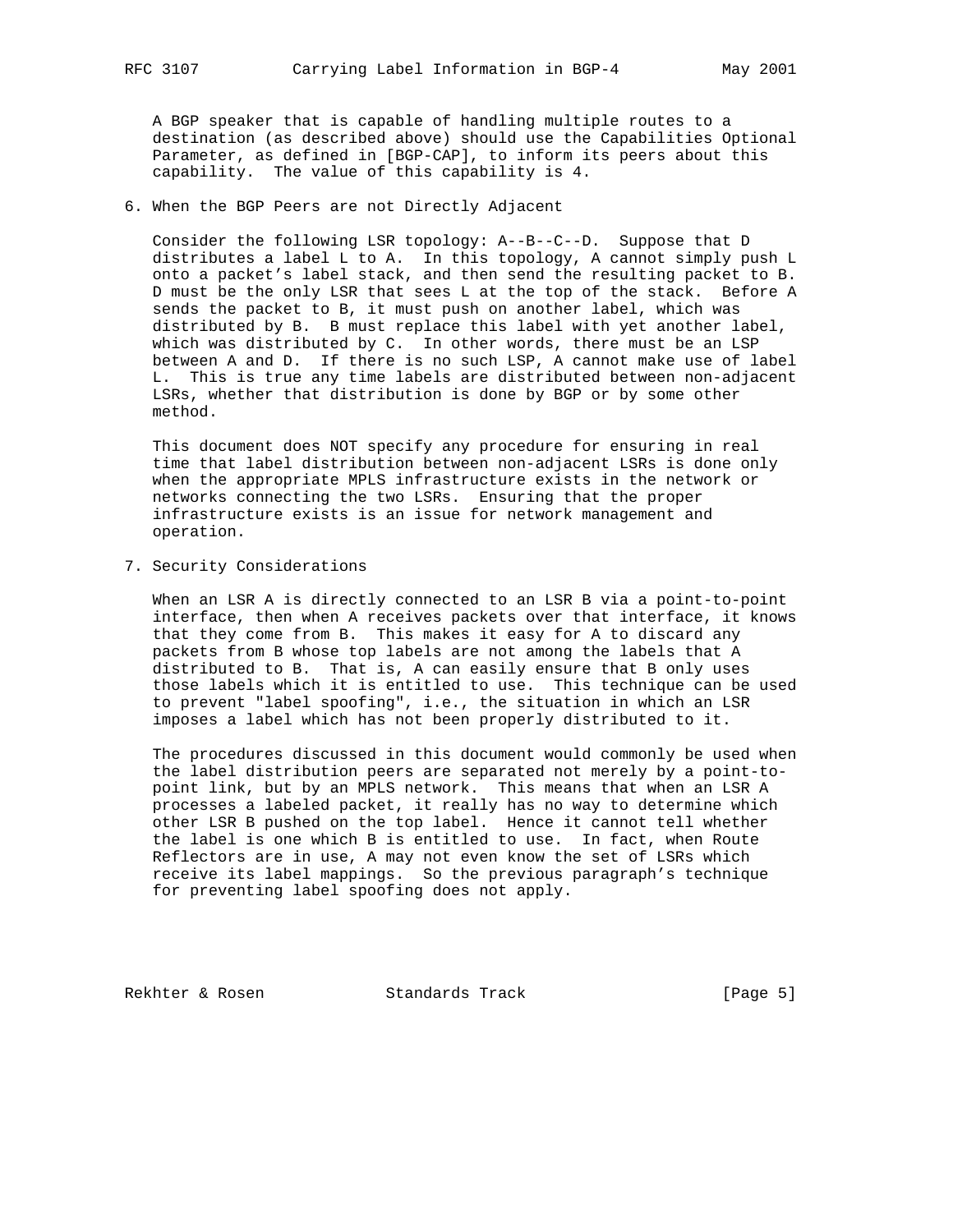It is possible though to use other techniques to avoid label spoofing problems. If, for example, one never accepts labeled packets from the network's "external" interfaces, and all the BGP-distributed labels are advertised via IBGP, then there is no way for an untrusted router to put a labeled packet into the network. One can generally assume that one's IBGP peers (or the IBGP peers of one's Route Reflector) will not attempt label spoofing, since they are all under the control of a single administration.

 This condition can actually be weakened significantly. One doesn't need to refuse to accept all labeled packets from external interfaces. One just needs to make sure that any labeled packet received on an external interface has a top label which was actually distributed out that interface.

 Then a label spoofing problem would only exist if there are both trusted and untrusted systems out the same interface. One way to avoid this problem is simply to avoid this situation.

8. Acknowledgments

 Thanks to Ravi Chandra, Enke Chen, Srihari Ramachandra, Eric Gray and Liam Casey for their comments.

9. References

| [BGP-4]     | Rekhter, Y. and T. Li, "A Border Gateway Protocol 4<br>(BGP-4)", RFC 1771, March 1995.                                                                         |
|-------------|----------------------------------------------------------------------------------------------------------------------------------------------------------------|
| [BGP-CAP]   | Chandra, R. and J. Scudder, "Capabilities Advertisement<br>with BGP-4", RFC 2842, May 2000.                                                                    |
| [BGP-MP]    | Bates, T., Rekhter, Y, Chandra, R. and D. Katz,<br>"Multiprotocol Extensions for BGP-4", RFC 2858, June<br>2000.                                               |
| [BGP-RR]    | Bates, T. and R. Chandra, "BGP Route Reflection: An<br>alternative to full mesh IBGP", RFC 1966, June 1996.                                                    |
| [MPLS-ARCH] | Rosen, E., Vishwanathan, A. and R. Callon,<br>"Multiprotocol Label Switching Architecture" RFC 3031,<br>January 2001.                                          |
|             | [MPLS-ENCAPS] Rosen, E., Tappan, D., Fedorkow, G., Rekhter, Y.,<br>Farinacci, D., Li, T. and A. Conta, "MPLS Label Stack<br>Encoding", RFC 3032, January 2001. |
|             |                                                                                                                                                                |

Rekhter & Rosen Standards Track [Page 6]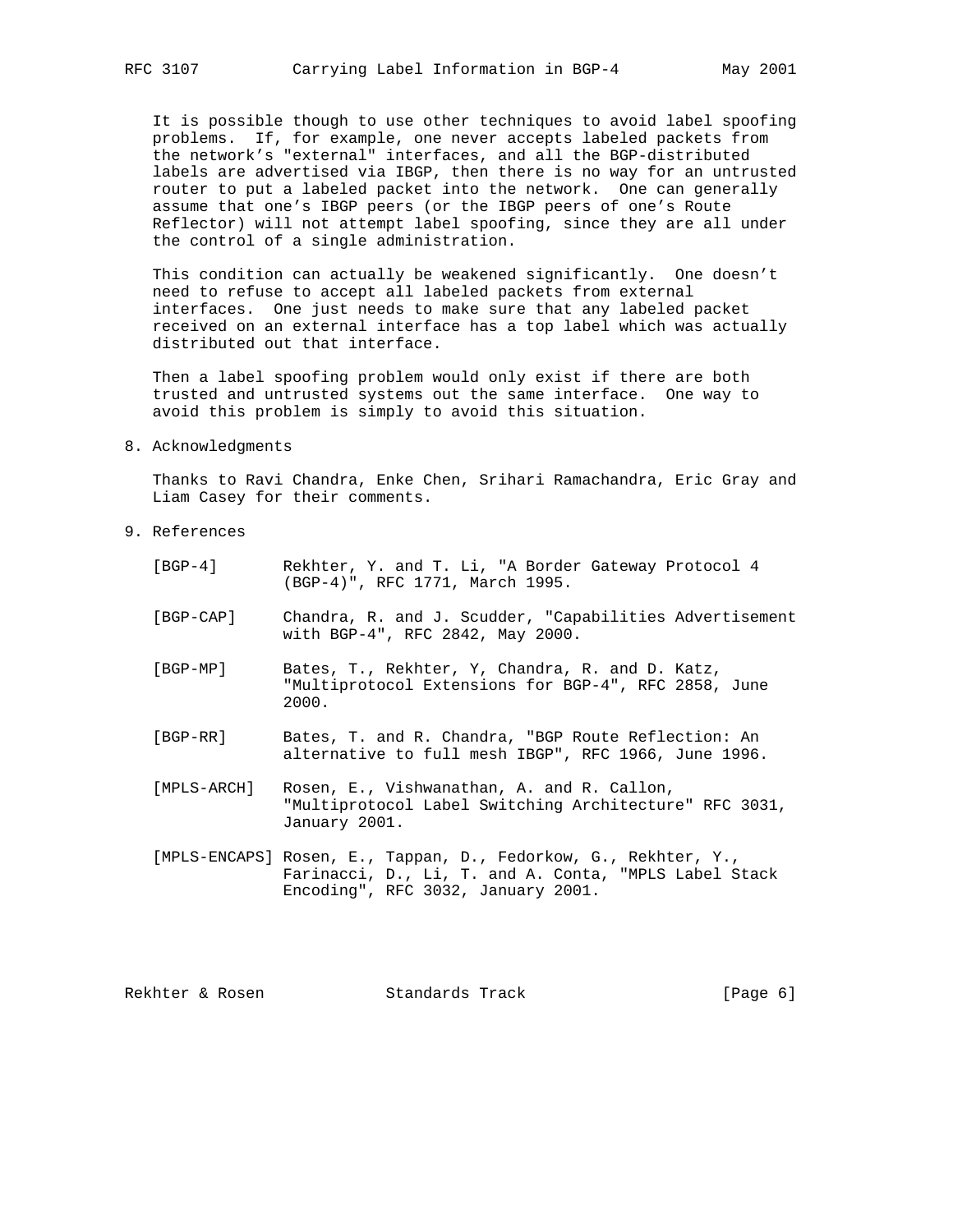10. Authors' Addresses

 Yakov Rekhter Juniper Networks 1194 N. Mathilda Avenue Sunnyvale, CA 94089

EMail: yakov@juniper.net

 Eric Rosen Cisco Systems, Inc. 250 Apollo Drive Chelmsford, MA 01824

EMail: erosen@cisco.com

Rekhter & Rosen Standards Track [Page 7]